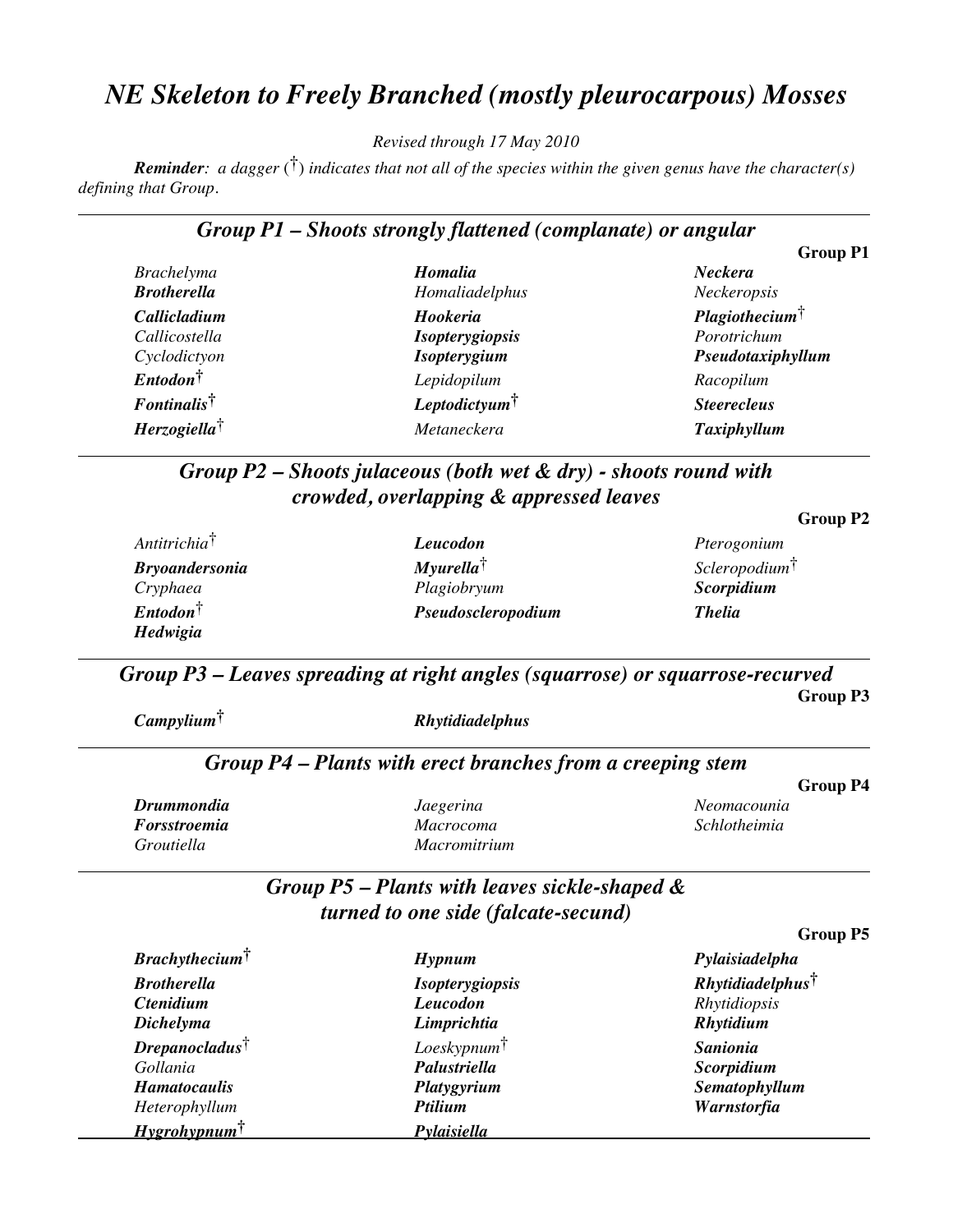|                                        |                                                                   | <b>Group P6</b>                     |
|----------------------------------------|-------------------------------------------------------------------|-------------------------------------|
| <i><b>Abietinella</b></i>              | Helodium                                                          | Palustriella                        |
| Alsia                                  | $Heterocladium^{\dagger}$                                         | Pseudoleskea                        |
| <b>Bryohaplocladium</b>                | Hylocomiastrum                                                    | Rauiella                            |
| Claopodium                             | Hylocomium                                                        | Rhytidiopsis                        |
| <b>Climacium</b>                       | Lescuraea                                                         | <b>Thelia</b>                       |
| <b>Cratoneuron</b>                     | Leskea (often few paraphyllia)                                    | <b>Thuidium</b>                     |
| Cyrto-hypnum                           | Loeskeobryum                                                      | <b>Tomentypnum</b>                  |
| Dendroalsia                            | Metaneckera                                                       |                                     |
|                                        | Group P7 – Plants with red stems                                  |                                     |
|                                        |                                                                   | <b>Group P7</b>                     |
| Antitrichia                            | Hylocomium                                                        | Plagiobryum                         |
| <b>Climacium</b>                       | $H$ ypnum                                                         | Pleurozium                          |
| Hedwigia                               | Loeskeobryum                                                      | <b>Rhytidiadelphus</b>              |
|                                        | Group P8 – Plants with shoots flat on top and appearing "braided" |                                     |
|                                        |                                                                   | <b>Group P8</b>                     |
|                                        |                                                                   | Ptilium                             |
| <b>Brotherella</b><br><b>Ctenidium</b> | $Hypnum^{\dagger}$                                                |                                     |
|                                        | Group P9 – Leaves undulate or rugose (irregular undulations)      | <b>Group P9</b>                     |
|                                        | Rhytidiopsis                                                      | Schlotheimia <sup>†</sup>           |
|                                        | <b>Rhytidium</b>                                                  | Scorpidium                          |
| Metaneckera<br>$Neckera^{\dagger}$     | Group P10 – Leaves dimorphic (two forms on the same axis)         |                                     |
|                                        |                                                                   | <b>Group P10</b>                    |
| Hypopterygium                          | Racopilum                                                         |                                     |
|                                        | Group P11 – Leaves with awns, hair-points or hyaline apices       |                                     |
|                                        |                                                                   | <b>Group P11</b>                    |
| <i>Braunia</i>                         | Hedwigia                                                          | Racomitrium <sup>†</sup>            |
| Cirriphyllum                           | Iwatsukiella                                                      | Wijkia                              |
| $Claopodium^{\dagger}$                 | Pseudobraunia                                                     | Zelometeorium                       |
|                                        | Group $P12$ – Plants thread-like (leaves $\langle 1$ mm)          |                                     |
| Campylophyllum                         | Platydictya                                                       | <b>Group P12</b><br>Pseudoleskeella |

# *Group P6 – Plants with paraphyllia or tomentum on stem*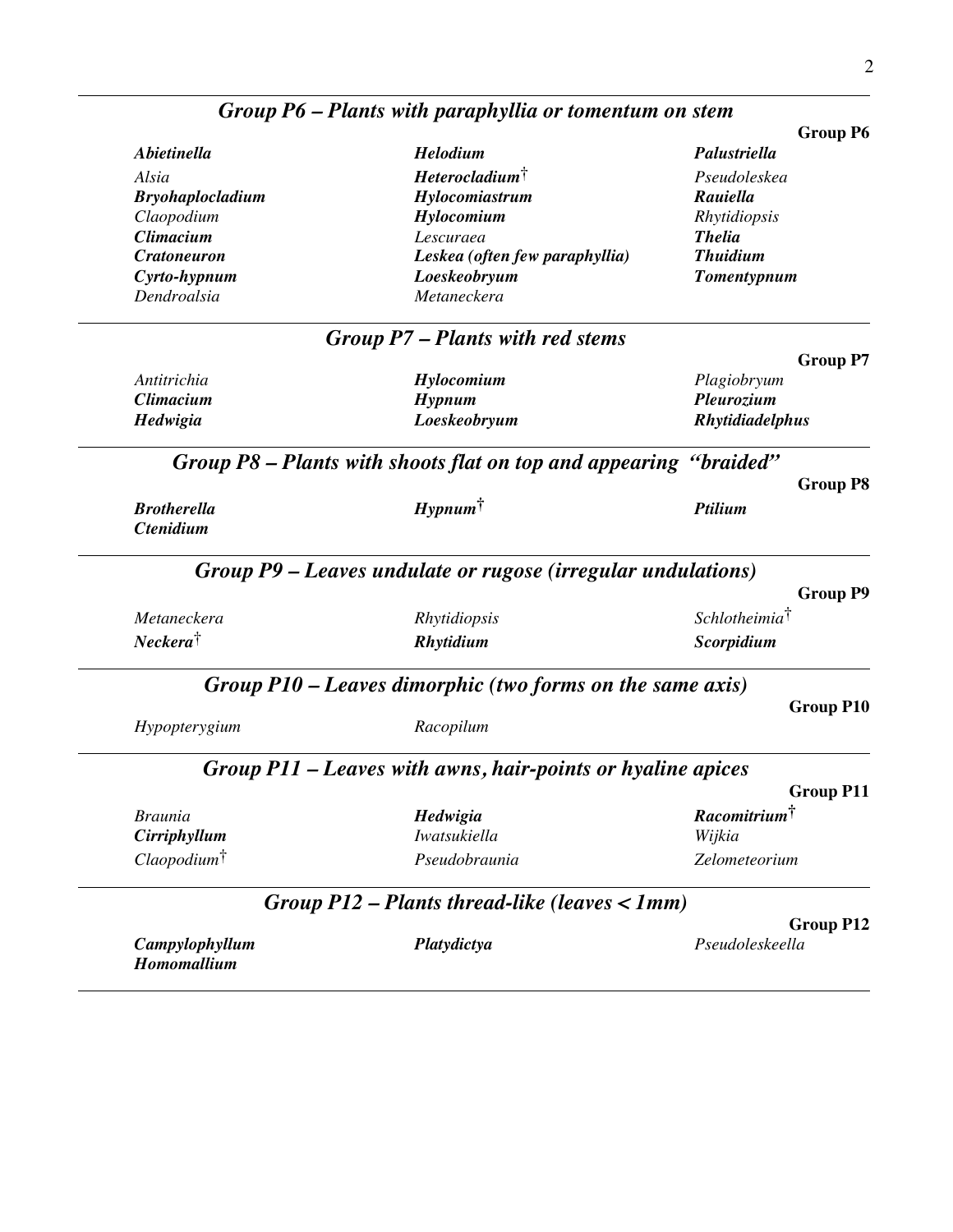|                                 | Group $P13$ – Costa double $\&$ >1/3 leaf length                           |                                     |
|---------------------------------|----------------------------------------------------------------------------|-------------------------------------|
| <b>Group P13</b>                |                                                                            |                                     |
| Pseudocalliergon                | Hylocomiastrum                                                             | Callicostella                       |
| $Rh$ ytidiadelphus <sup>†</sup> | Hylocomium                                                                 | Cyclodictyon                        |
| Trachyxiphium                   | Lepidopilum                                                                | Heterocladium <sup>†</sup>          |
|                                 | Loeskeobryum                                                               | $Hy$ grohypnum                      |
| <b>Group P14</b>                | Group P14 – Costa single & narrow; leaves with distinct decurrencies       |                                     |
| Pleuroziopsis                   | Heterocladium <sup>†</sup>                                                 | <b>Brachythecium</b>                |
|                                 |                                                                            | <b>Bryhnia</b>                      |
|                                 | Group P15 – Costa single & narrow; leaves with a distinct marginal border  |                                     |
| <b>Group P15</b>                |                                                                            |                                     |
| Platylomella                    | $H$ elodium $^{\dagger}$                                                   | <b>Brachelyma</b>                   |
| <b>Thelia</b>                   | Limbella                                                                   | Daltonia<br>Groutiella              |
|                                 | Group P16 - Costa single & narrow; leaves with distinct alar cells         |                                     |
| Group P16<br>Palamocladium      | Entodontopsis                                                              | <b>Brachythecium</b>                |
| Palustriella                    | <b>Hygrohypnum</b>                                                         | Calliergon                          |
| Pseudoscleropodium              | <b>Isothecium</b>                                                          | $Camp$ ylium                        |
| <b>Sarmenthypnum</b>            | Loeskypnum                                                                 | <b>Cratoneuron</b>                  |
|                                 |                                                                            | <b>Drepanocladus</b>                |
|                                 | Group P17 – Costa double or none; leaves with distinct decurrencies        |                                     |
| <b>Group P17</b>                | Heterocladium <sup>†</sup>                                                 | Herzogiella <sup>†</sup>            |
| Plagiothecium                   |                                                                            |                                     |
|                                 | Group P18 – Costa short & double, or none; leaves bordered                 |                                     |
| <b>Group P18</b>                |                                                                            |                                     |
|                                 | <b>Thelia</b>                                                              | Groutiella                          |
|                                 | Group P19 – Costa short & double, or none; leaves with distinct alar cells |                                     |
| <b>Group P19</b>                |                                                                            |                                     |
| Pterogonium<br>Ptilium          | Herzogiella <sup>†</sup>                                                   | Acroporium                          |
| Pylaisiadelpha                  | Heterophyllium<br><b>Hygrohypnum</b>                                       | Alsia<br><b>Brotherella</b>         |
| Pylaisiella                     | Hypnum                                                                     | Callicladium                        |
| <i>Rhytidiadelphus</i>          | <b>Isopterygium</b>                                                        | Calliergonella                      |
| Scorpidium                      | Leptopterigynandrum                                                        |                                     |
| Sematophyllum                   | Leucodon                                                                   | Campylium <sup>†</sup><br>Donnellia |
| Tripterocladium<br>Wijkia       | Platygyrium<br>Pleurozium                                                  | <b>Entodon</b><br>Forsstroemia      |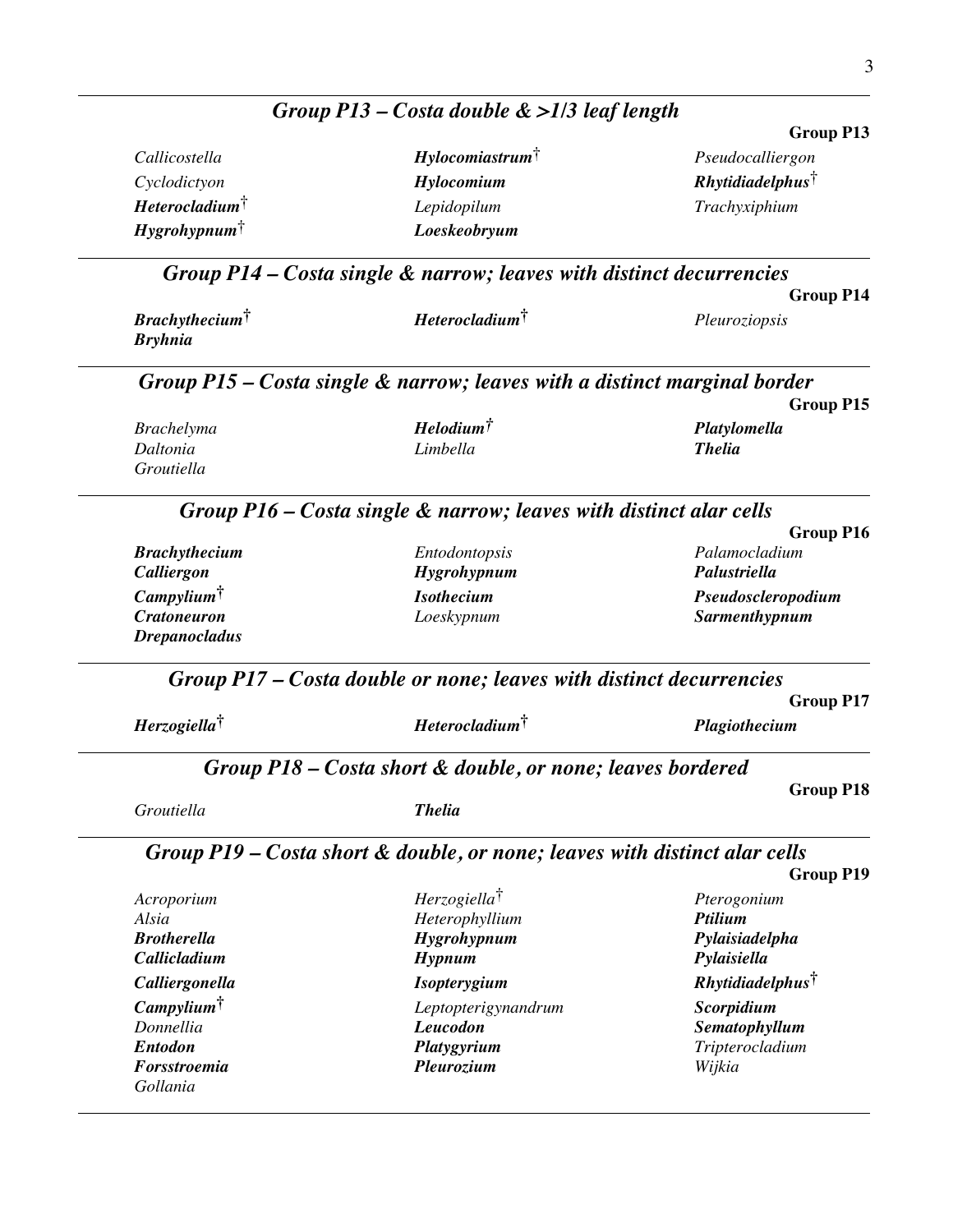|                          | <b>Group P20</b>             |
|--------------------------|------------------------------|
| <b>Hygrohypnum</b>       | $Platyhypnidium^{\dagger}$   |
| <b>Isothecium</b>        | Pseudocalliergon             |
| Jaegerina                | Pseudoleskeella <sup>†</sup> |
| Leptopterigynandrum      | Pseudoscleropodium           |
| $M$ yurella <sup>†</sup> | <b>Taxiphyllum</b>           |
| Neomacounia              | $The lia^{\dagger}$          |
| Plagiothecium            |                              |
|                          |                              |

# *Group P20 – Costa of uncommon or variable form*

*Note: In the following Groups, all possible genera are listed to give perspective on the Freely branched mosses. Only the genera NOT in brackets [--] are keyed out in Groups P21-P28; the genera in brackets should be identifiable using the criteria characteristic of the previous Groups.*

*Reminder: Definitions for cell length to breadth ratios are found in the Introduction, the Overview & at the end of this section.*

| Group $P21$ – Cells long (>8:1); distinctly papillose or prorulose |                                                                                                          |                            |
|--------------------------------------------------------------------|----------------------------------------------------------------------------------------------------------|----------------------------|
|                                                                    |                                                                                                          | <b>Group P21</b>           |
| $Bryhnia^{\dagger}$                                                | Chryso-hypnum                                                                                            | Homalothecium <sup>T</sup> |
| [Hylocomium]<br>[Rhytidiadelphus]                                  | [Rhytidium]                                                                                              | [Taxiphyllum]              |
|                                                                    | Group P22 – Cells long; smooth or indistinctly ornamented <sup>#</sup> ;<br>costa single (long & narrow) |                            |
|                                                                    |                                                                                                          | Group P22                  |
| $Brachy the cium^{\dagger}$                                        | Homalotheciella                                                                                          | Scleropodium               |
| Conardia                                                           | Homalothecium <sup>†</sup>                                                                               | <b>Steerecleus</b>         |
| <b>Dichelyma</b>                                                   | Leptodictvum                                                                                             | Trachybryum                |
| Eurhynchium                                                        | Platyhypnidium                                                                                           |                            |
| [Bryoandersonia]                                                   | [Entodontopsis]                                                                                          | [Pleuroziopsis]            |
| [Calliergon]                                                       | [Hamatocaulis]                                                                                           | [Pseudoscleropodium]       |
| [Campylium]                                                        | [Hygrohypnum]                                                                                            | [Sanionia]                 |
| [Cirriphyllum]                                                     | [Limbella]                                                                                               | [Sarmenthypnum]            |
| [Drepanocladus                                                     | [Limprichtia]                                                                                            | [Warnstorfia]              |
| [Entodon]                                                          | [Loeskypnum]                                                                                             |                            |

\*: Cells indistinctly papillose, i.e., low papillae, or prorulose.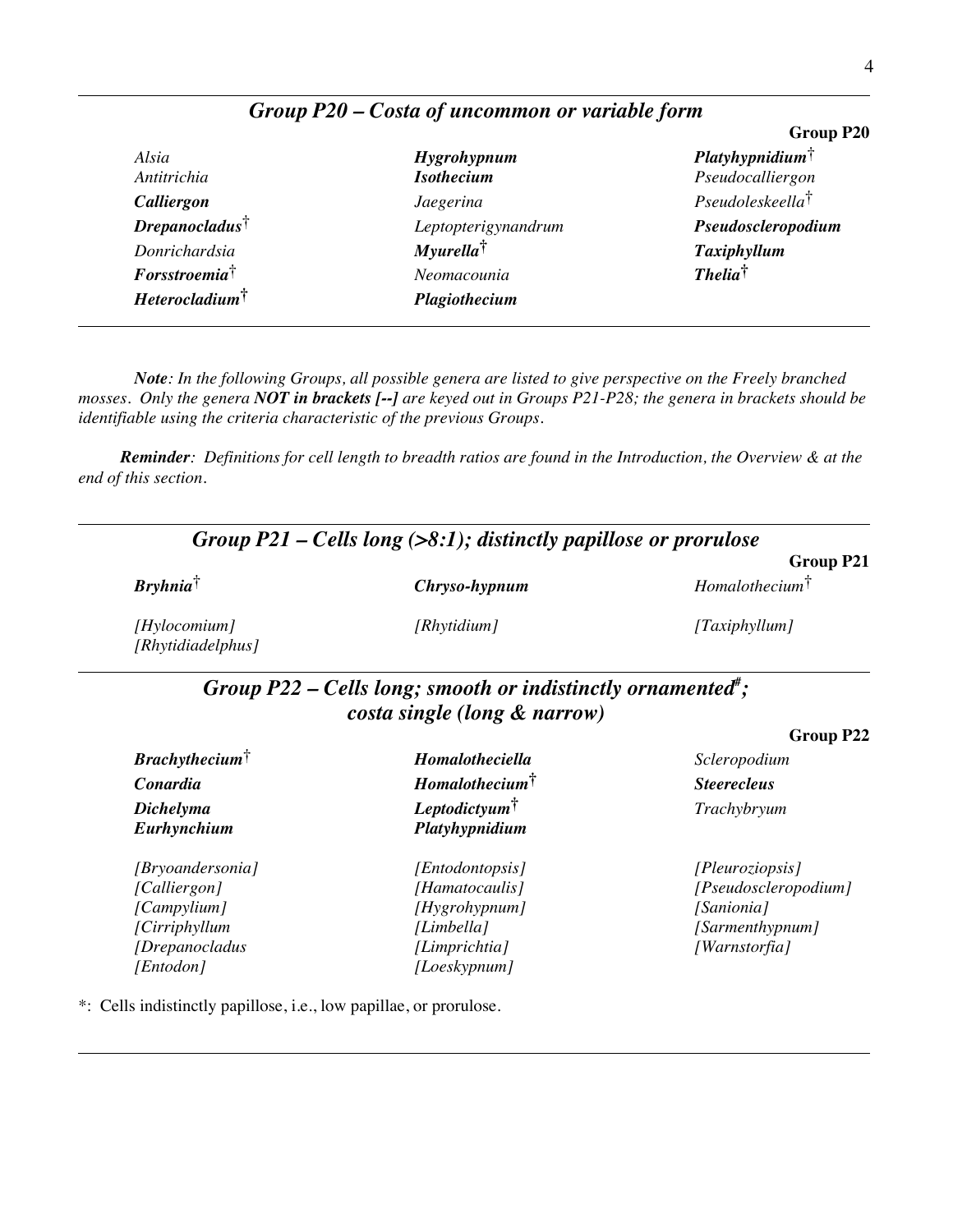### *Group P23 – Cells long; smooth or indistinctly ornamented# ; costa double (long or short) or none*

### **Costa long** & **double** *Loeskeobryum*

| [Rhytidiadelphus]   | [Trachyxiphium]                                                                    |
|---------------------|------------------------------------------------------------------------------------|
| Orthothecium        |                                                                                    |
|                     | [Ptilium]                                                                          |
|                     | [Pylaisiadelpha]                                                                   |
|                     | [Rhytidiadelphus]                                                                  |
|                     | [Rhytidiopsis]                                                                     |
|                     | [Scorpidium]                                                                       |
| [Pleurozium]        | [Sematophyllum]                                                                    |
| [Pseudotaxiphyllum] | [Taxiphyllum]                                                                      |
|                     | [Hylocomium]<br>[Hypnum]<br>[Isopterygiopsis]<br>[Isopterygium]<br>[Plagiothecium] |

*Group P24 – Cells intermediate (3-8:1); distinctly papillose or prorulose*

|               | Group P24         |
|---------------|-------------------|
|               |                   |
| Papillaria    | Taxithelium       |
|               |                   |
| [Helodium]    |                   |
|               |                   |
| Pireella      | Pterigynandrum    |
|               |                   |
| [Hylocomium]  | [Pterogonium]     |
| [Isothecium]  | [Rhytidiadelphus] |
| [Porotrichum] | [Rhytidium]       |
|               |                   |
|               |                   |

**Group P23**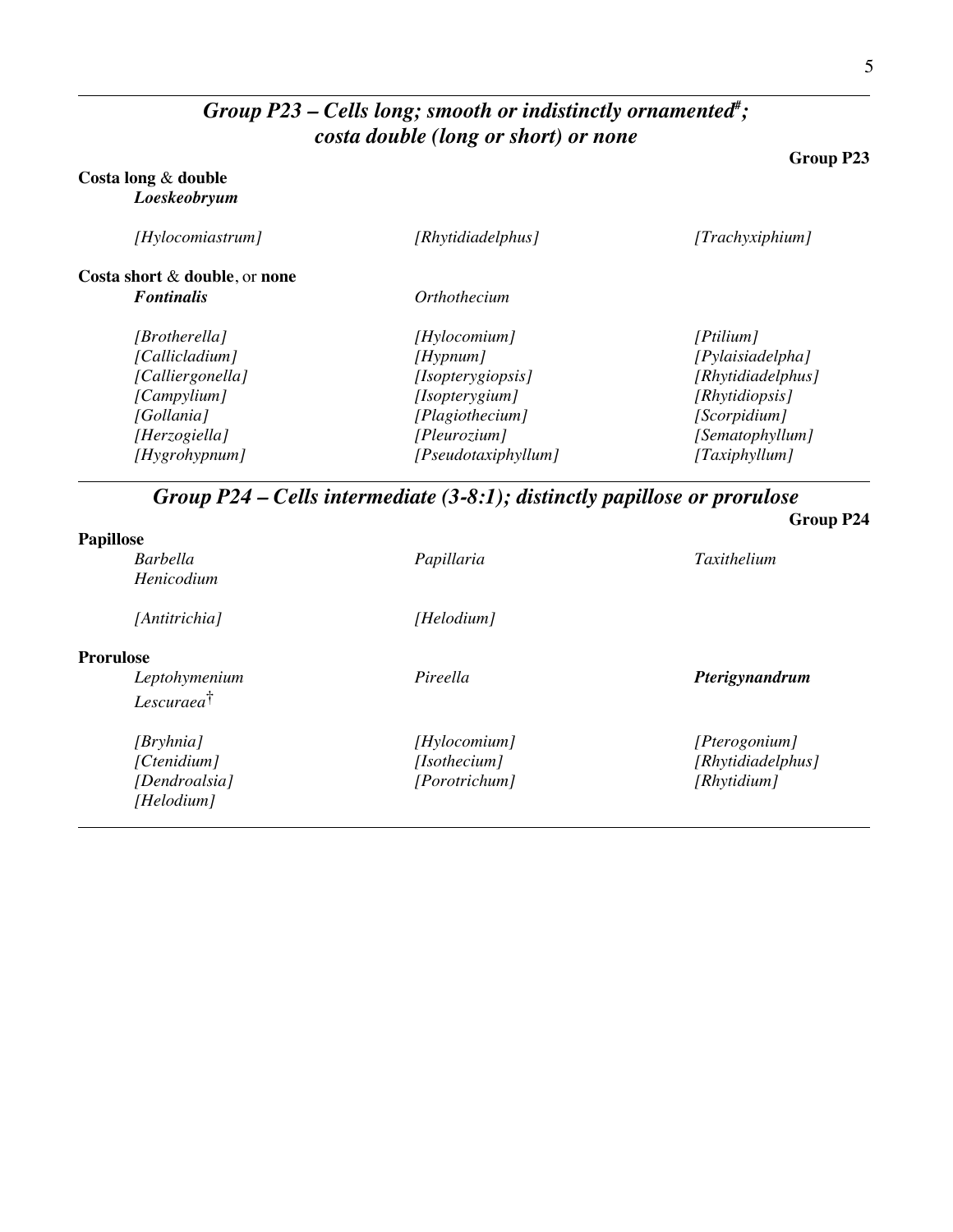### *Group P25 – Cells intermediate; smooth or indistinctly ornamented# ; costa single (wide or narrow)*

#### **Costa wide**

*[Donrichardsia]*

#### **Costa narrow**

| $Amblystegium^{\dagger}$ | Eurhynchium                       | Pireella             |
|--------------------------|-----------------------------------|----------------------|
| Anacamptodon             | Fabronia                          | Pseudocryphaea       |
| <b>Bestia</b>            | $Hy$ groamblystegium $^{\dagger}$ | <b>Sarmenthypnum</b> |
| Brachy the cium          | Leptodictyum $\dagger$            | Scleropodium         |
| <b>Dichelyma</b>         | Myuroclada                        | Trachybryum          |
| [Brachelyma]             | [Forsstroemia]                    | [Palustriella]       |
| [Calliergon]             | [Hamatocaulis]                    | [Porotrichum]        |
| [Campylium]              | [Homalia]                         | [Pseudoleskeella]    |
| [Climacium]              | [Hygrohypnum]                     | [Sanionia]           |
| [Conardia]               | [Jaegerina]                       | [Tomentypnum]        |
| [Cratoneuron]            | [Limprichtia]                     | [Warnstorfia]        |
| [Daltonia]               | [Metaneckera]                     | [Wijkia]             |
| [Drepanocladus]          | [Palamocladium]                   | [Zelometeorium]      |

### *Group P26 – Cells intermediate; smooth or indistinctly ornamented\* ; costa double (long or short) or none*

#### **Costa long** & **double**

**Costa short** & **double**, or **none**

*[Heterophyllium]*

*Fontinalis*

*[Heterocladium*†*] [Hylocomiastrum]*

# *Bryocrumia Orthothecium Vesicularia*

*[Alsia] [Homomallium] [Platygyrium] [Campylophyllum] [Hypnum] [Pylaisiella]*

*Acroporium Iwatsukiella Pseudocalliergon*

*[Campylium] [Hygrohypnum] [Pseudoleskeella] [Donnellia] [Neckera] [Rhytidiadelphus] [Entodon] [Neomacounia] [Sematophyllum] [Forsstroemia] [Plagiothecium] [Tripterocladium] [Heterocladium*†*] [Platydictya] [Zelometeorium]*

**Group P25**

### **Group P26**